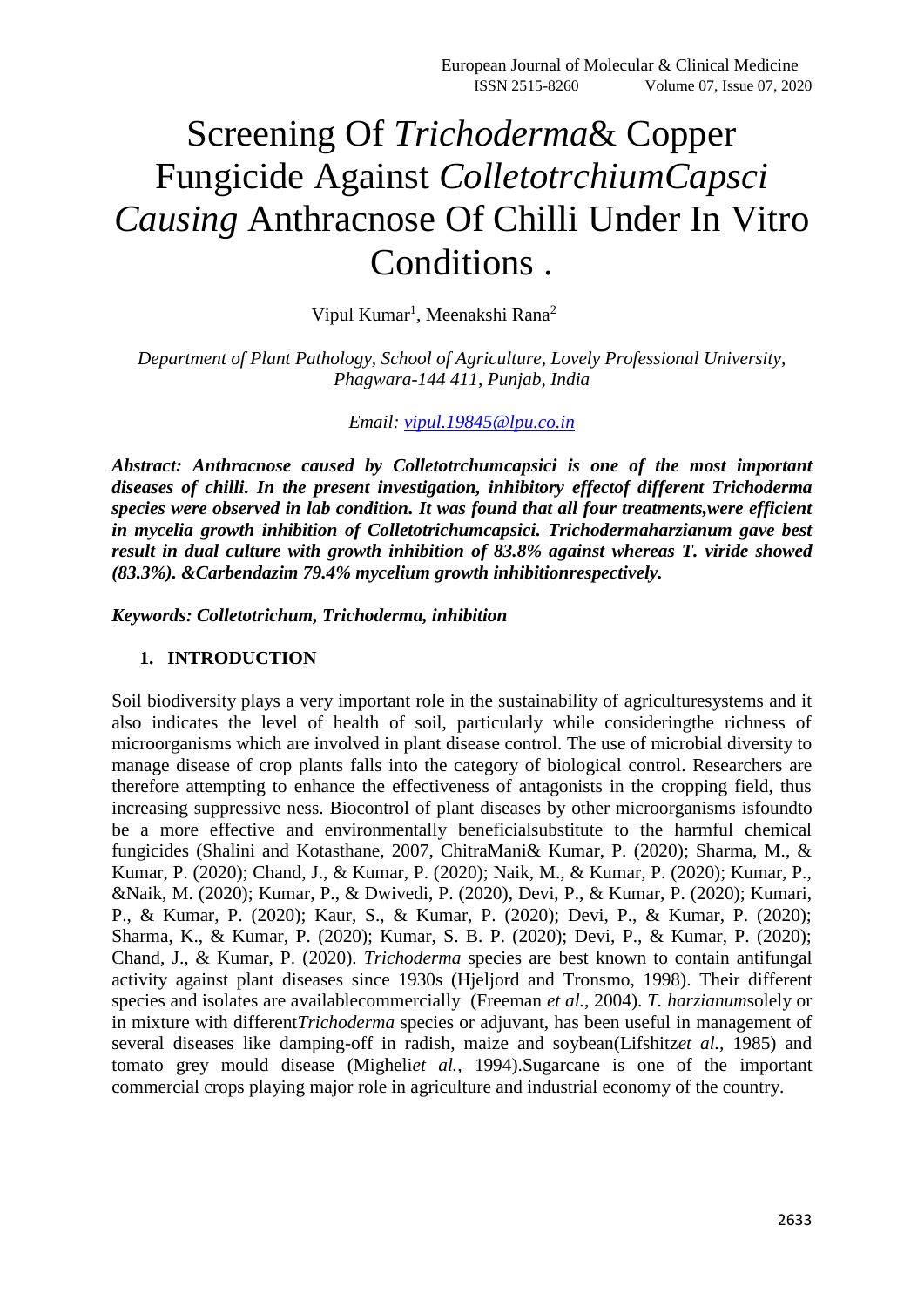## **2. MATERIAL AND METHODS**

Three different *Trichoderma*species presented in **Table 1**were assessed for comparative efficacy against *Colletotrichumcapsici*by dual culture method. Nine mm diameter disc of test fungus and the antagonistic fungi were cut and were kept opposite to each other at a distance of 5 mm from the edge of Petri dish. Same disc of test fungus was placedon another petri plate containing PDA, which served as Untreated (Control). Individual treatment was duplicated 3 times and incubated at  $25 \pm 2^{0}$ C. Per cent growth inhibition of test pathogen was found out by using given below formula (Vincent, 1947and Behzad*et al*., 2008).

Inhibition %  $=\frac{\text{CONTROL-TREATED}}{\text{CONTROL}}$  X 100

Where,  $C = M$ ycelial growth of the test Pathogen in controlled plate (mm)  $T = M$ ycelial growth of the test Pathogen in treatment(mm)

| Treatment      | Name of Bio agent / Botanical |
|----------------|-------------------------------|
| T1             | Trichodermaviride             |
| ፐን             | Trichodermaharzianum          |
| T <sub>3</sub> | Copper oxychloride 50 WP      |
| T <sub>4</sub> | Carbendazim,                  |
|                |                               |

**Table1.** List of *Trichoderma*& copper fungicide species used against *Colletotrichumcapsici*

## **3. RESULT AND DISCUSSION**

Effect of fourdifferent species (Table 2) were evaluated under *in vitro* condition.*Trichoderma* isolates were cultured along with *Colletotrichumcapsici* in petriplates for a week and it was found that all the species of *Trichoderma* reduced themycelial growth of *Colletotrichumfalcatum*.*Trichodermaharzianum* gave best result in dual culture with minimum radial growth of 14.5mm and maximum growth inhibition of 83.8% followed by *T.viride* with radial growth of 15mm and growth inhibition of 83.3mm, *T.viride* with 83.3 mm growth inhibition, with 77.2% growth inhibition whereas copper oxychlorideshowed minimunm growth inhibition of 78.3 % with maximum mycelial growth of 19.5mm. Singh et al. (2004) observed inhibitory activity of different *Trichoderma*isolates against *Colletotrichumspp*.Webster and Lomas (1964) reported that *Trichodermaviride*produces gliotoxin and viridin which easily inhibit the growth of pathogens (Kumar, P. (2019); Kumar, D., Rameshwar, S. D., & Kumar, P. (2019); Dey, S. R., & Kumar, P. (2019); Kumar et al. (2019); Dey, S. R., & Kumar, P. (2019); Kumar, P., & Pathak, S. (2018); Kumar, P., & Dwivedi, P. (2018); Kumar, P., & Pathak, S. (2018); Kumar et al.,2018; Kumar, P., &Hemantaranjan, A. (2017); Dwivedi, P., & Prasann, K. (2016). Kumar, P. (2014); Kumar, P. (2013); Kumar et al. (2013); Prasann, K. (2012); Kumar et al. (2011); Kumar et al. (2014).

**Table2. Effect of different species of** *Trichoderma* **on the growth of**  *Collectotrichumfalcatum*

| S.No. | Trichoderma species | Colony<br>diameter(mm) | Percent growth<br>inhibition $(\%)$ |
|-------|---------------------|------------------------|-------------------------------------|
|       | <i>T.harzianum</i>  | 14.5                   | 83.8                                |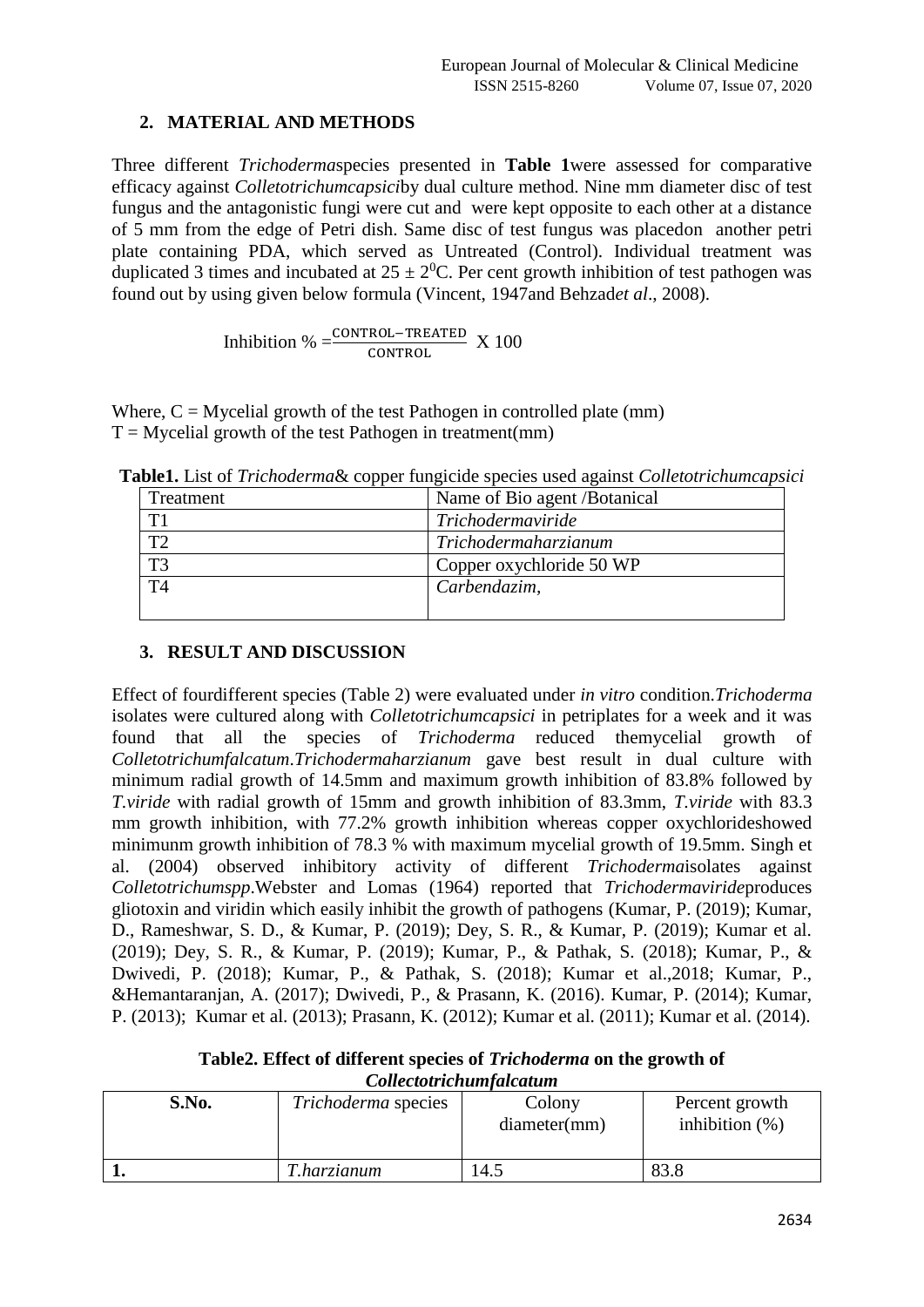European Journal of Molecular & Clinical Medicine ISSN 2515-8260 Volume 07, Issue 07, 2020

| ∠. | Copperoxychloride<br>50 WP | 19.5 | 78.3 |
|----|----------------------------|------|------|
| J. | Carbendazim,               | 18.5 | 79.4 |
| ┱. | T.viride                   |      | 83.3 |
|    | Control                    | 90   | 00   |

### **REFERENCES**

- [1] Freeman, S., Minz, D., Kolesnik, I., Barbul, O., Zveibil, A., Maymon, M., ...& Dag, A. (2004). Trichodermabiocontrol of Colletotrichumacutatum and Botrytis cinerea and survival in strawberry. *European Journal of Plant Pathology*, *110*(4), 361-370.
- [2] Hajieghrari, B., Torabi-Giglou, M., Mohammadi, M. R., &Davari, M. (2008). Biological potantial of some Iranian Trichoderma isolates in the control of soil borne plant pathogenic fungi. *African Journal of Biotechnology*, *7*(8).
- [3] Harman, G. E., Björkman, T., Ondik, K., &Shoresh, M. (2008). Changing paradigms on the mode of action and uses of Trichoderma spp. for biocontrol. *Outlooks on pest management*, *19*(1), 24.
- [4] Hjeljord, L., &Tronsmo, A. (1998). Trichoderma and Gliocladium. biological control: an overview. In: Trichoderma&Gliocladium: Enzymes, biological control and commercial applications. Harman GE, Kubice CP.(Eds), 2, 131-151.
- [5] Lifshitz R, Windham M T and Baker R 1986 Mechanism of biological control of preemergence damping-off of pea by seed treatment with *Trichoderma* spp. Phytopathology 76, 720–725.
- [6] Migheli, Q., Herrera‐Estrella, A., Avataneo, M., &Gullino, M. L. (1994). Fate of transformed Trichodermaharzianum in the phylloplane of tomato plants. *Molecular ecology*, *3*(2), 153-159.
- [7] Shalini, S., &Kotasthane, A. S. (2007). Parasitism of *Rhizoctoniasolani* by strains of Trichoderma spp. *EJEAF Chemistry*, *6*, 2272-2281.
- [8] Singh, V., Lal, R. J., Lal, S., Sinha, O. K., Singh, A. P., & Srivastava, S. N. (2004, September). Bioefficient strains of Trichodermaharzianum against red rot pathogen of sugarcane. In *Proceedings of Symposium on Recent Advances in Fungal Bioagents and Their Social Benefit, Zonal Chapter, Ann. Meet., Mycol. & Pl. Pathol, NBRI, Lucknow* (pp. 47-48).
- [9] Vincent, J. M. (1947). Distortion of fungal hyphae in the presence of certain inhibitors. *Nature*, *159*(4051), 850-850.
- [10] ChitraMani, P. K. (2020). Evaluation of antimony induced biochemical shift in mustard. Plant Archives, 20(2), 3493-3498.
- [11] Sharma, M., & Kumar, P. (2020). Biochemical alteration of mustard grown under tin contaminated soil. Plant Archives, 20(2), 3487-3492.
- [12] Chand, J., & Kumar, P. (2020). Yield attribute shift of mustard grown under cadmium contaminated soil. Plant Archives, 20(2), 3518-3523.
- [13] Naik, M., & Kumar, P. (2020). Role of growth regulators and microbes for metal detoxification in plants and soil. Plant Archives, 20(2), 2820-2824.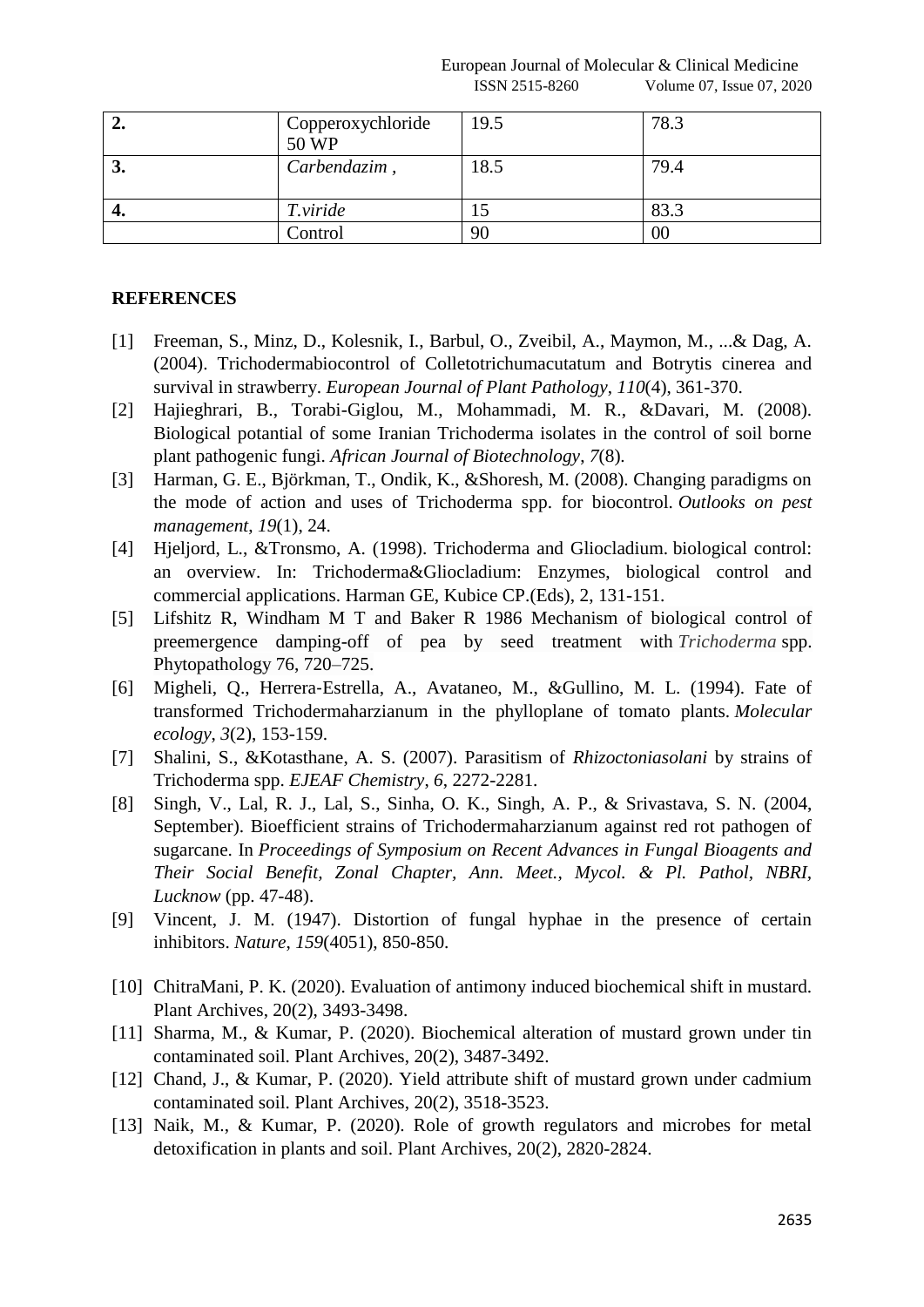- [14] Kumar, P., &Naik, M. (2020). Biotic symbiosis and plant growth regulators as a strategy against cadmium and lead stress in chickpea. Plant Archives, 20(2), 2495-2500.
- [15] Kumar, P., & Dwivedi, P. (2020). Lignin estimation in sorghum leaves grown under hazardous waste site. Plant Archives, 20(2), 2558-2561.
- [16] Devi, P., & Kumar, P. (2020). Concept and Application of Phytoremediation in the Fight of Heavy Metal Toxicity. Journal of Pharmaceutical Sciences and Research, 12(6), 795-804.
- [17] Kumari, P., & Kumar, P. (2020). Trichoderma fungus in mitigation of rhizosphere arsenic: with special reference to biochemical changes. Plant Archives, 20(2), 3512- 3517.
- [18] Kaur, S., & Kumar, P. (2020). Ameliorative effect of trichoderma, rhizobium and mycorrhiza on internodal length, leaf area and total soluble protein in mung bean (Vignaradiata [L.] R. Wilazek) under drought stress. Journal of Pharmacognosy and Phytochemistry, 9(4), 971-977.
- [19] Devi, P., & Kumar, P. (2020). Effect of bioremediation on internodal length and leaf area of maize plant cultivated in contaminated soil with chromium metal. Journal of Pharmacognosy and Phytochemistry, 9(4), 1408-1413.
- [20] Sharma, K., & Kumar, P. (2020). Mitigating the effect of biofertilizers on morphological and biochemical level in pearl millet grown under mercury toxicity. Journal of Pharmacognosy and Phytochemistry, 9(4), 955-961.
- [21] Kumar, S. B. P. (2020). Salinity stress, its physiological response and mitigating effects of microbial bio inoculants and organic compounds. Journal of Pharmacognosy and Phytochemistry, 9(4), 1397-1303.
- [22] Devi, P., & Kumar, P. (2020). Enhancement effect of biofertilizers on germination percentage and plant height in maize grown under chromium toxic soil. Journal of Pharmacognosy and Phytochemistry, 9(4), 702-707.
- [23] Chand, J., & Kumar, P. (2020). Biochemical shift of mustard grown under cadmium contaminated soil. Journal of Pharmacognosy and Phytochemistry, 9(3), 178-183.
- [24] Kumar, P. (2019). Evaluation Of Internodal Length And Node Number Of Pea Treated With Heavy Metal, Polyamines And Glomus. Journal of the Gujarat Research Society, 21(10s), 518-523.
- [25] Kumar, D., Rameshwar, S. D., & Kumar, P. (2019). Effect OfIntergated Application Of Inorganic And Organic Fertilizers On The Roots Of Chickpea. Plant Archives, 19(1), 857-860.
- [26] Dey, S. R., & Kumar, P. (2019). Analysis of Available Nitrogen of Wheat Cultivated Soil Treated with Organic and Inorganic Source of Fertilizers. Int. J. Curr. Microbiol. App. Sci, 8(8), 2986-2990.
- [27] Kumar, P., Siddique, A., Thakur, V., & Singh, M. (2019). Effect of putrescine and glomus on total reducing sugar in cadmium treated sorghum crop. Journal of Pharmacognosy and Phytochemistry, 8(2), 313-316.
- [28] Dey, S. R., & Kumar, P. (2019). Cadmium induced biochemical shift in maize. Journal of Pharmacognosy and Phytochemistry, 8(1), 2038-2045.
- [29] Kumar, P., & Pathak, S. (2018). Short-Term Response of Plants Grown under Heavy Metal Toxicity. Heavy Metals, 69.